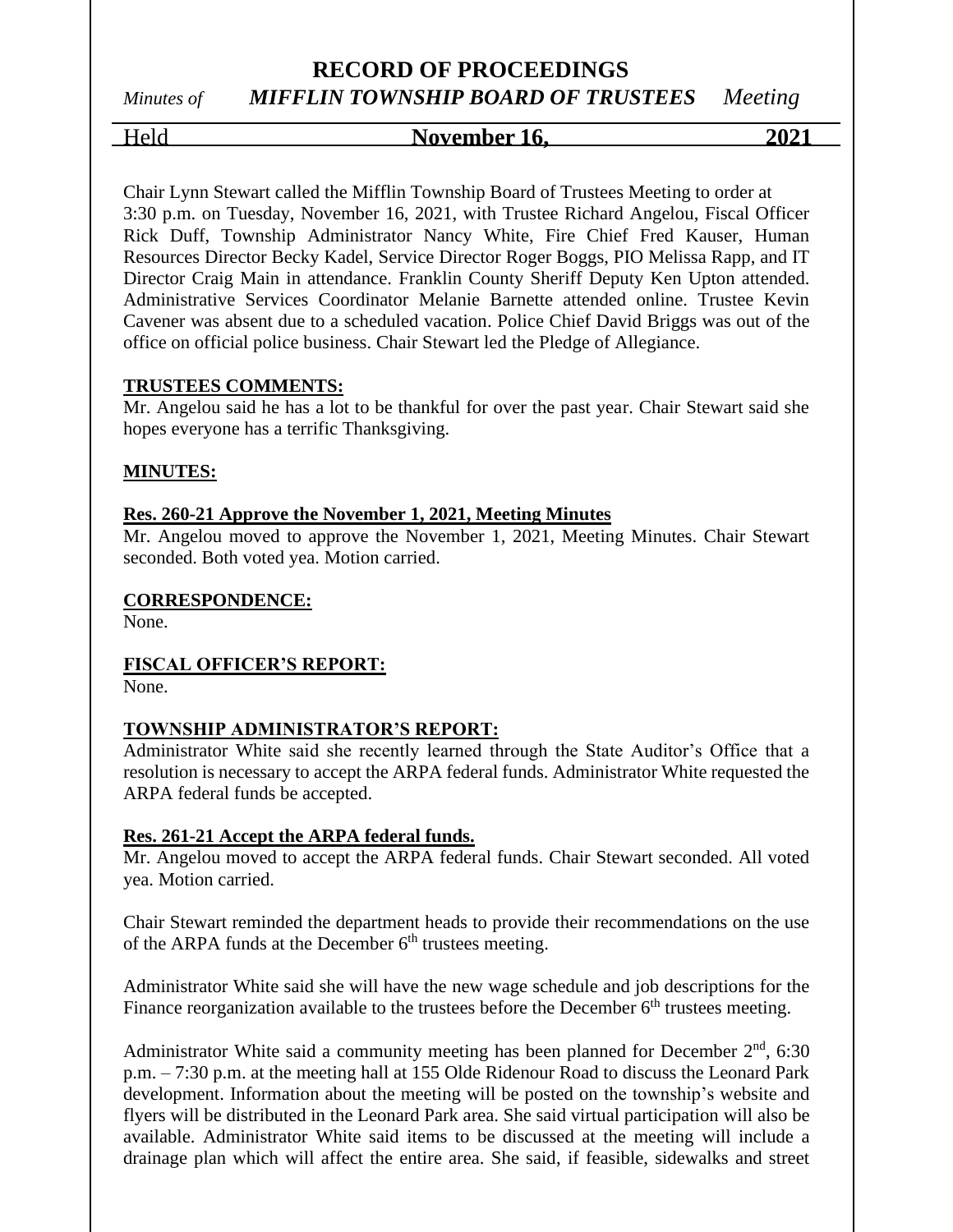# **RECORD OF PROCEEDINGS** *Minutes of MIFFLIN TOWNSHIP BOARD OF TRUSTEES Meeting*

## Held **November 16, 2021**

lighting will be done. She said easements will be placed for the drainage and recorded in the deeds. Also at the meeting, COCIC will announce that residents may apply through MORPC for weatherization of their homes. She said management of future development will also be discussed. Administrator White said Kenric Fine Homes has made a request for a sanitary tap for new properties. She said she learned through the FCEO that there are several items incomplete on Kenric Fine Homes' three current properties. She said the FCEO's stance is that until the current punch list has been remedied, no more permits will be issued. The trustees agreed with the FCEO's stance. Chair Stewart requested the FCEO document what needs to be done for Kenric Fine Homes and future development. Administrator White agreed to communicate this to the FCEO. Administrator White also agreed to provide the agenda for the Leonard Park Community Meeting to the trustees prior to the meeting.

Administrator White said an inquiry was received as to whether there was a moratorium on medical marijuana dispensaries within the township. She said the caller indicated an application would be submitted to Franklin County Zoning for a Morse Road address. Fiscal Officer Duff said that in the past when another inquiry arose, the Mifflin Police did not take issue with a dispensary being in the township. Chair Stewart and Trustee Angelou agreed that a moratorium on medical marijuana dispensaries is unnecessary as they are legal businesses within the State. Fiscal Officer Duff said the dispensaries are regulated by the State Board of Pharmacy. If an issue would arise, a complaint would be made to the Board of Pharmacy.

Administrator White said Julie Donnan, BJG Law, will be a guest speaker at the December 6<sup>th</sup> trustees meeting to discuss annexations and options, if any, to curtail annexations to the City of Columbus.

#### **HUMAN RESOURCES:**

Ms. Kadel reminded the trustees that Mr. Jon Hastings, Assured Partners, will attend the December  $6<sup>th</sup>$  meeting at 11:00 a.m. to discuss options to reduce health insurance costs to the township.

Ms. Kadel said she is processing new hires in the Police department: Demaris Medina-Cortes and Michael Kiser; along with a potential new hire in the Service department.

#### **PIO:**

Ms. Rapp provided a media and digital communications update. She said the social and digital media this month includes posts about last night's vaccine and booster clinic in which 40 or more people attended; SWACO's America Recycles Day; Veterans' Day and a Drug Take Back Day opportunity.

Ms. Rapp said she is working on upcoming events. She said she is creating a flyer and social media posts for the upcoming Leonard Park community meeting; planning and writing for the upcoming holiday/seasonal posts such as office closings, safety messaging and events this month and next.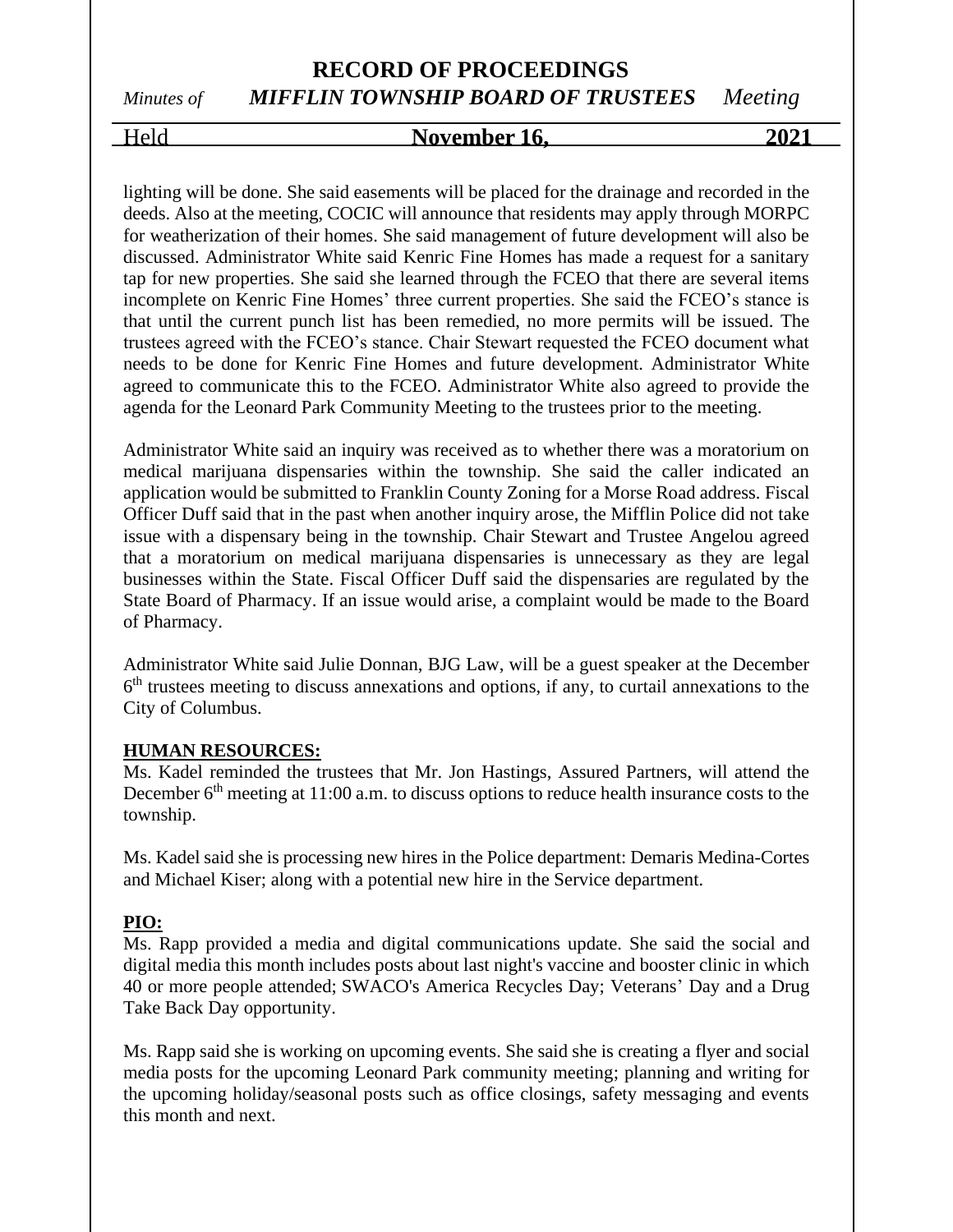# *Minutes of MIFFLIN TOWNSHIP BOARD OF TRUSTEES Meeting*

Held **November 16, 2021**

Ms. Rapp said she continues to work with the designer on templates for commonly created documents and brand guidelines for the new logo. She included in the trustees' packet designs for the new business cards. She said she tried to keep the design like what had been approved in the past, but still reflect the centered format of the letterhead. It was decided that dashes rather than dots should be used in the phone numbers of the business cards. Other than that, Chair Stewart and Trustee Angelou said they liked the design of the business cards. Ms. Rapp said she would check with Trustee Cavener to ensure he likes the design also.

Ms. Rapp said she will be working with Chief Briggs to assemble a list of residents in need of a holiday ham for the week before the Christmas holiday. Ms. Rapp said she and Service Director Boggs will be discussing whether there is a need to continue with the cemetery committee or recruit additional members to participate after the first of the year.

#### **SERVICE:**

Service Director Boggs reviewed the revised meeting room rental policy with the trustees. The trustees recommended modifications be made to the document removing the option to use township A/V equipment other than the use of the projector screen. Mr. Boggs said the fee will be \$50/hour with a minimum of two hours, with no evening rentals. Chair Stewart said the document should be modified so that all the information is contained within the Agreement. The trustees requested Mr. Boggs also add language to the Agreement to provide case-by-case determination for civic associations to use the room free-of-charge or a reduced fee. Mr. Boggs agreed to do so.

Service Director Boggs said although he included a memo with his recommendations as to how the ARPA funds should be spent, he will save his comments until the December  $6<sup>th</sup>$ meeting, when feedback is due to the trustees.

Service Director Boggs requested the approval of the contingent hire of Justin Jones, fulltime Service Specialist 2, Step 4, \$24.47/hr., effective November 29, 2021. Mr. Boggs said Mr. Jones has six years of experience and a Class A CDL.

#### **Res. 262-21 Approve the contingent hire of Justin Jones, full-time Service Specialist 2, Step 4, \$24.47/hr., effective November 29, 2021.**

Mr. Angelou moved to approve the contingent hire of Justin Jones, full-time Service Specialist 2, Step 4, \$24.47/hr., effective November 29, 2021. Chair Stewart seconded. All voted yea. Motion carried.

Mr. Boggs provided updates. He said he will be following up with the Franklin Co. inspectors, Mr. Steve Buskirk and Mr. Danny Parker, about the unfinished work in the Leonard Park area. The crossover of the catch basins at Earl Avenue and East Linden is finished. The Service department has been repairing the storm drain on Allwine Ave. including replacing a 12' piece of storm tile at a residence. Mr. Boggs said cemetery burials and sales are up approximately \$43,000 over last year. He said Tecstone completed the headstone community project for Lucy Starrett. He said Tecstone has requested the usage of the meeting hall on December  $3<sup>rd</sup>$  for a ceremony and video presentation of Lucy Starrett as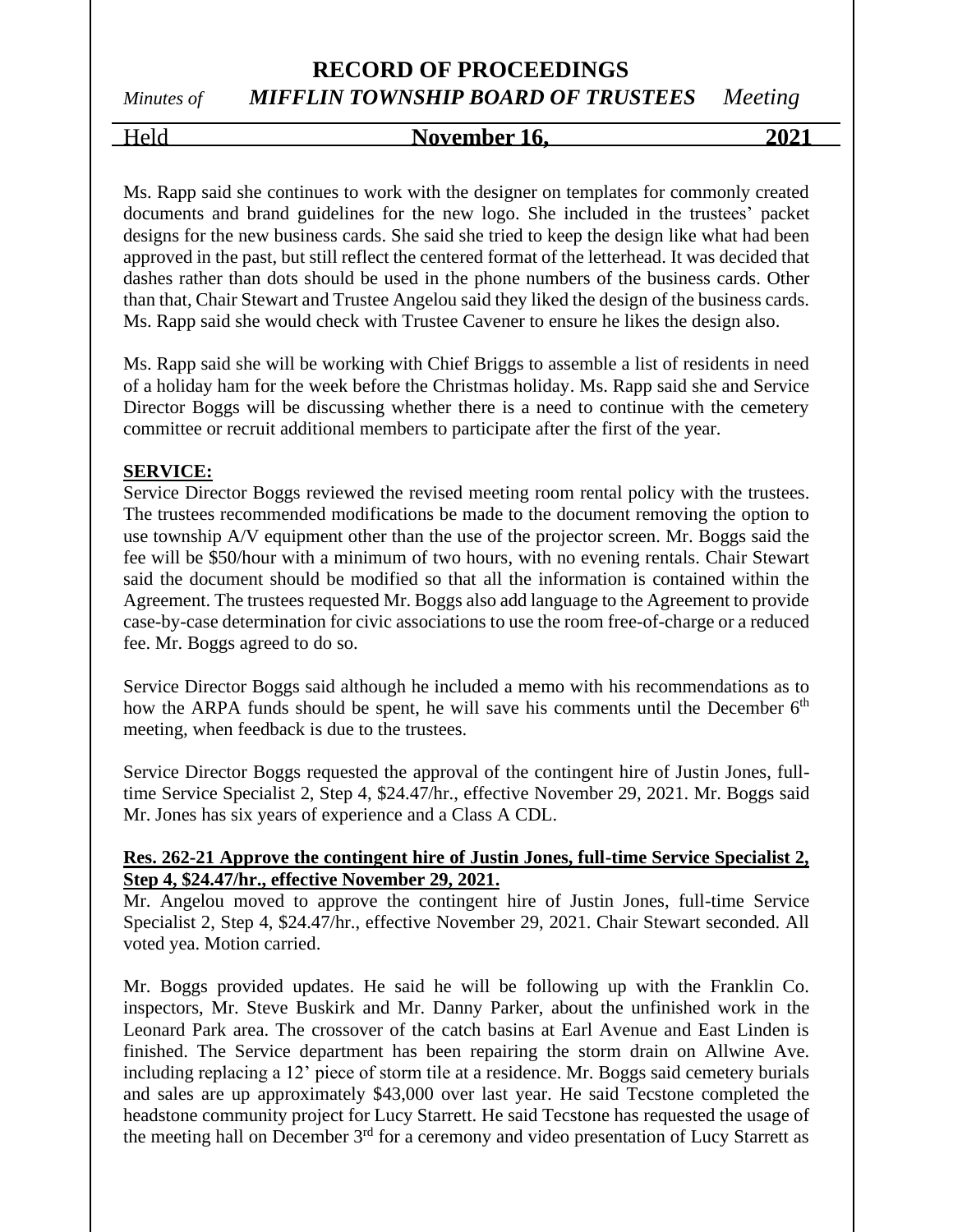# *Minutes of MIFFLIN TOWNSHIP BOARD OF TRUSTEES Meeting*

Held **November 16, 2021**

to why she was chosen for a headstone. He said he will get more information from Mary Rodgers at TecStone and update the trustees.

#### **CODE ENFORCEMENT:**

Service Director Boggs requested the code violation for excessive trash removal for 2347 Park Court be placed as a lien on the tax duplicate per ORC §505.87(B)(2) in the amount of \$300.00.

**Res. 263-21 Approve the code violation for excessive trash removal for 2347 Park Court be placed as a lien on the tax duplicate per ORC §505.87(B)(2) in the amount of \$300.00.** Chair Stewart moved to approve the code violation for excessive trash removal for 2347 Park Court be placed as a lien on the tax duplicate per ORC  $\S 505.87(B)(2)$  in the amount of \$300.00. Mr. Angelou seconded. All voted yea. Motion carried.

Service Director Boggs requested the code violation for excessive trash removal for 3029 Perdue Avenue be placed as a lien on the tax duplicate per ORC §505.87(B)(2) in the amount of \$2,910.00 for the clean-up labor and the cost of two dumpsters.

#### **Res. 264-21 Approve the code violation for excessive trash removal for 3029 Perdue Avenue to be placed as a lien on the tax duplicate per ORC §505.87(B)(2) in the amount of \$2,910.00.**

Chair Stewart moved to approve the code violation for excessive trash removal for 3029 Perdue Avenue to be placed as a lien on the tax duplicate per ORC §505.87(B)(2) in the amount of \$2,910.00. Mr. Angelou seconded. All voted yea. Motion carried.

Service Director Boggs requested the approval to purchase iWorQ Systems code enforcement software and set-up fees to include the second year in the amount of \$16,000.00 with the intent of carrying over \$6,000 into next year. He said the first year will include a \$4,000 implementation fee and \$6,000 for the annual maintenance fee for a total of \$10,000. Chair Stewart said the requested amount should be \$10,000 for this year only.

#### **Res.265-21 Approve the purchase of iWorQ Systems code enforcement software, including implementation and maintenance, in the amount of \$10,000 this year.**

Chair Stewart moved to approve the purchase of iWorQ Systems code enforcement software, including implementation and maintenance, in the amount of \$10,000 this year. Mr. Angelou seconded. Both voted yea. Motion carried.

Mr. Boggs said his staff has been tagging homes and cleaning up properties. They are preparing for snow plowing as they have practiced driving their routes. He will attend the Franklin Co. Sheriff's Office emergency snowplow meeting on Friday morning to coordinate efforts due to the shortage of snowplow drivers.

#### **POLICE:**

Administrator White provided updates in lieu of Chief Briggs' absence.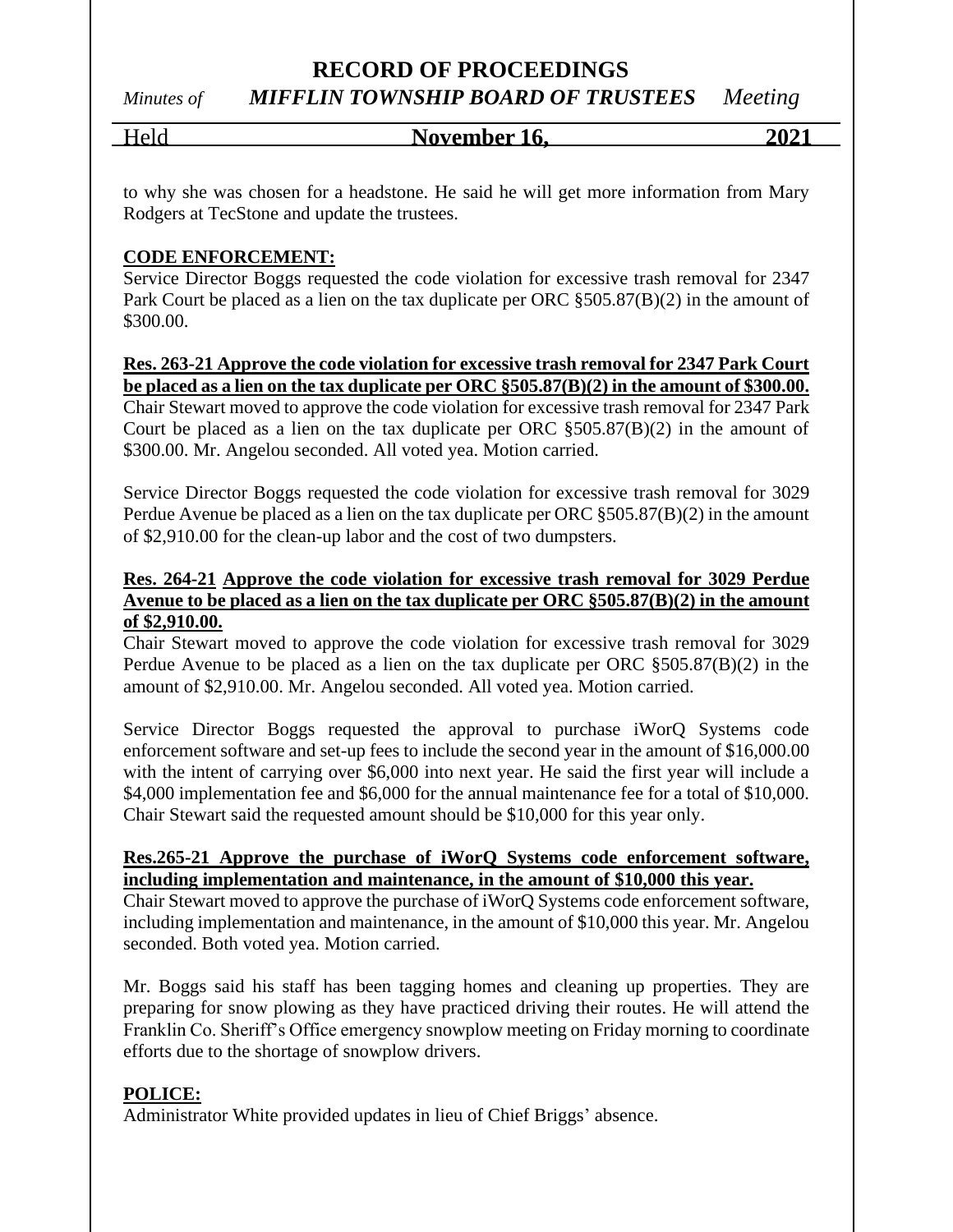## **RECORD OF PROCEEDINGS** *Minutes of MIFFLIN TOWNSHIP BOARD OF TRUSTEES Meeting*

#### Held **November 16, 2021**

## **FIRE DIVISION:**

Chief Kauser requested the approval to purchase the  $4<sup>th</sup>$  quarter EMS supplies from Bound Tree in the amount of \$30,550.54. He said this amount will carry over into the first quarter of 2022.

#### **Res. 266-21 Approve the purchase of the 4th quarter EMS supplies from Bound Tree in the amount of \$30,550.54.**

Chair Stewart moved to approve the  $4<sup>th</sup>$  quarter EMS supplies from Bound Tree in the amount of \$30,550.54. Mr. Angelou seconded. Both voted yea. Motion carried.

Chief Kauser requested approval of the Bi-Annual Sick Leave Incentive in the amount of \$54,500.00. He said 63 staff members qualified and 75% of staff used no sick leave.

#### **Res. 267-21 Approve the Bi-Annual Sick Leave Incentive in the amount of \$54,500.00.**

Chair Stewart moved to approve the Bi-Annual Sick Leave Incentive in the amount of \$54,500.00. Mr. Angelou seconded. Both voted yea. Motion carried.

Chief Kauser requested authorization of the Chair to approve the 2022-2023 for MECC EMS Contract executed to the MECC Regional Council of Governments. He said it is a \$25,000 budgeted fee.

#### **Res. 268-21 Authorize the Chair to approve the 2022-2023 MECC EMS Contract executed to the MECC Regional Council of Governments.**

Chair Stewart moved to authorize the Chair to approve the 2022-2023 MECC EMS Contract executed to the MECC Regional Council of Governments. Mr. Angelou seconded. All voted yea. Motion carried.

Chief Kauser said the Fire Division will be participating in the Holiday Lights Celebration and Santa's visit to the Royal Manor subdivision. He said a 4' x 8' sign designed by the architect will be erected at the new Station 132 lot. He said a private ribbon-cutting event will take place soon, followed by an Open House public event after the station is completed.

Chief Kauser requested an opportunity to make a formal presentation of the 2022 Fire budget as well as 2022 through 2030 budget planning. It was decided that the special meeting will take place on Tuesday, December  $14<sup>th</sup>$ , 10 a.m., at the Ops Center. Chief Kauser said the meeting should include the trustees, his chiefs, Hollie Wonderly, Christy Prokop, and the Fiscal Officer. Chair Stewart confirmed for Mr. Main that the A/V equipment will need to be moved to the Ops Center for this meeting.

#### **OPS CENTER:**

No requests.

#### **MIFFLIN TECHNOLOGY:**

Mr. Main said on November 18<sup>th</sup>, Chief Briggs will host a Criminal Justice Information Services (CJIS) audit. He said the audit has a strong IT focus so he will be in attendance for this. Administrator White said this is the first time that this type of audit has been done,